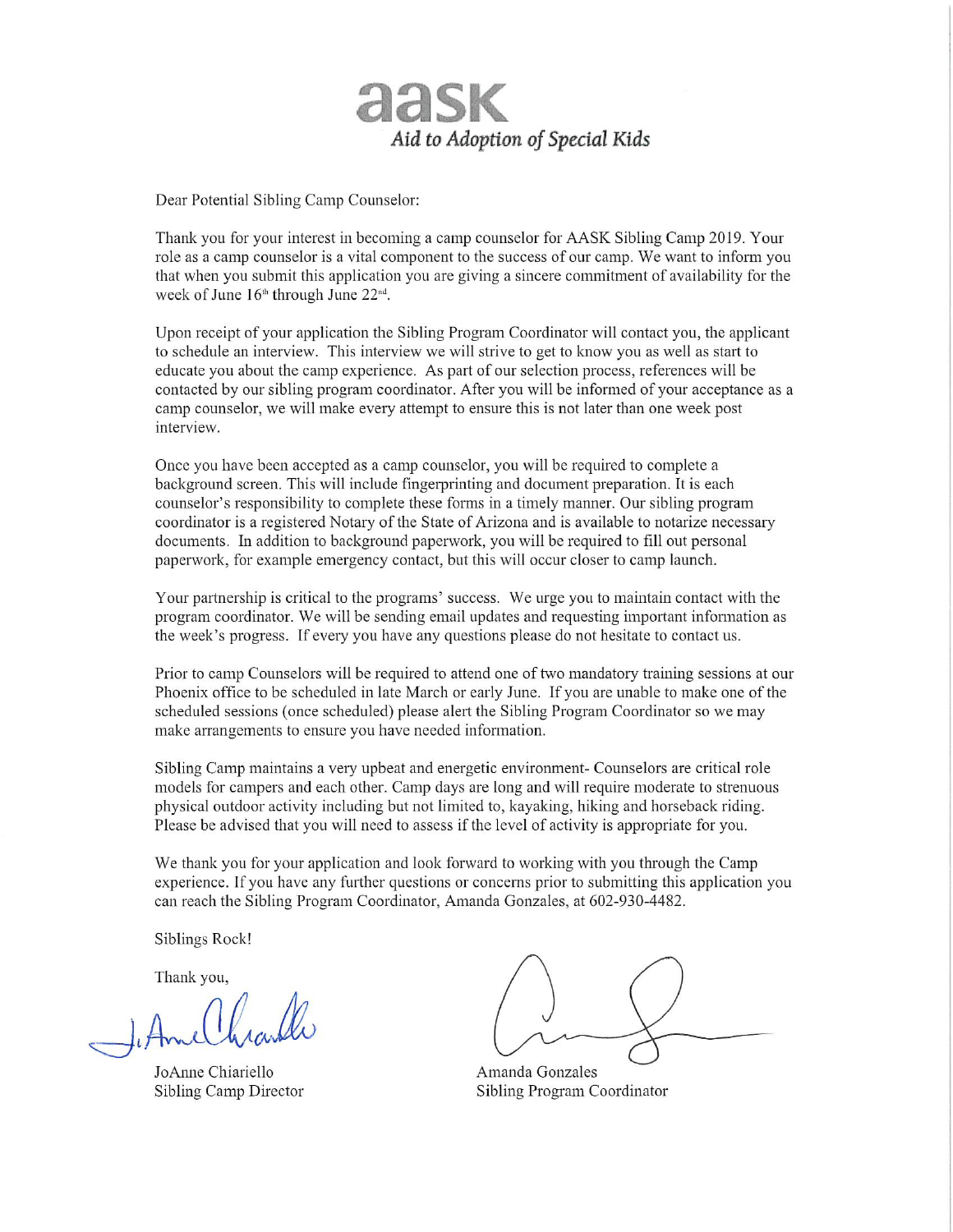

## **Sibling Camp - New Counselor Application Tonto Creek Camp Payson, Arizona June 16-22, 2019 Counselors are to arrive June 16 th around 5pm for orientation/training and must be present for the entire week. Campers will arrive June 17th.**

Please consider you application and commitment to becoming a volunteer counselor carefully. We understand that life events can occur unexpectedly. However, we will accept campers based on the number of counselors who have committed to camp. We will maintain a minimum 3:1 ratio of campers to counselors so if counselors drop out close to the dates of camp the number is campers is adversely impacted. Please feel free to contact Amanda Gonzales at 602-930-4482 if you have questions.

|                                                            | Gender: ___________                                                                              |
|------------------------------------------------------------|--------------------------------------------------------------------------------------------------|
|                                                            | Have you ever been arrested for a crime? Yes ____ No____                                         |
|                                                            | If yes, please attach a signed document indicating the nature and circumstances of the crime(s). |
|                                                            | Have you ever been convicted of a crime? (Omit any minor traffic violations)                     |
|                                                            |                                                                                                  |
|                                                            | If yes, please attach a document indicating the nature of the conviction.                        |
|                                                            | Do you have a Department of Pubic Safety Fingerprint Clearance Card?                             |
| If yes, please include a copy of it with this application. |                                                                                                  |
|                                                            | <b>Expiration date:</b>                                                                          |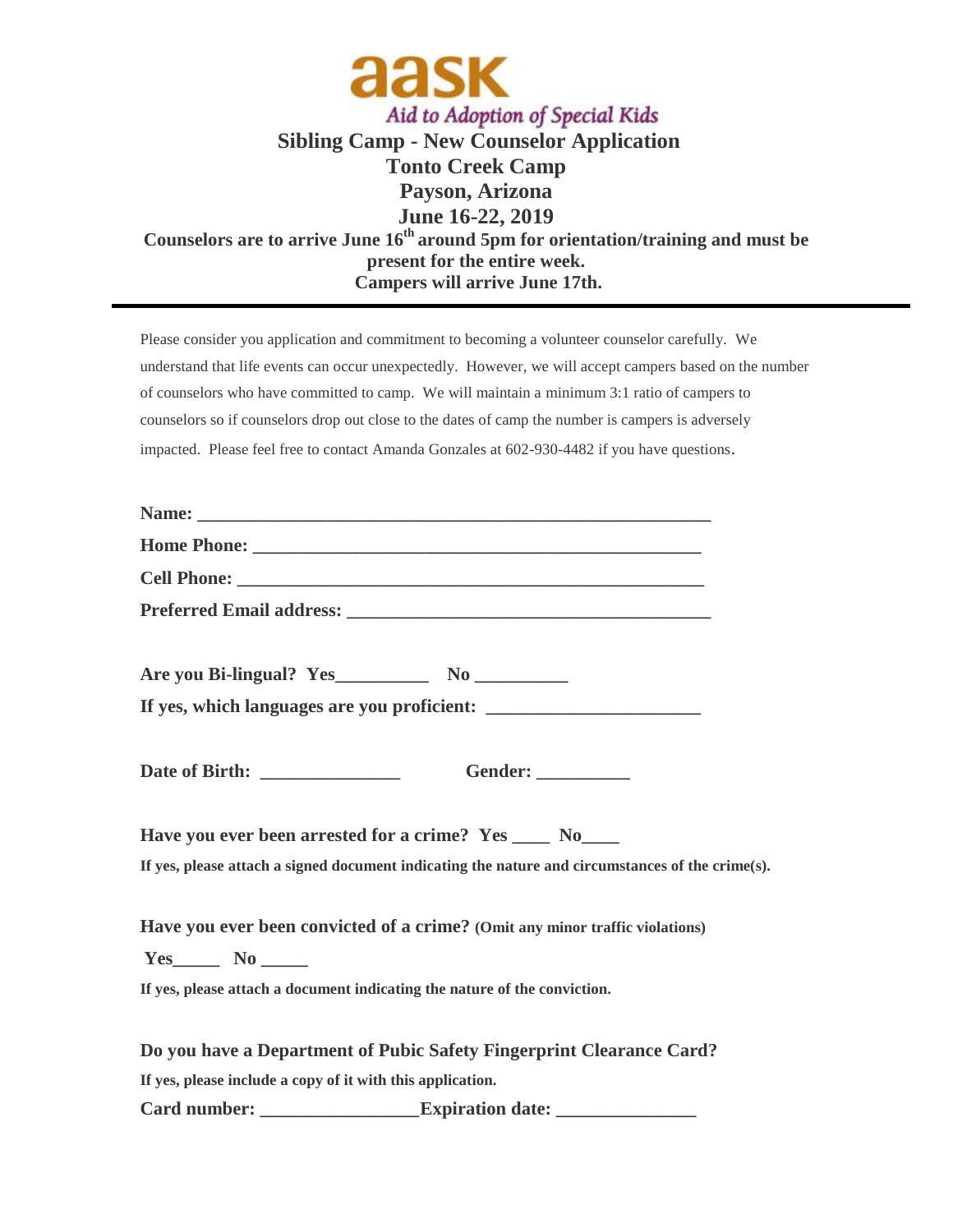

**AASK require clearances for all volunteers through the Department of Justice, Child Abuse Index, Motor Vehicle and/or investigation firms. Do you give AASK consent to obtain these clearances with regard to you serving as a volunteer at Camp? Yes \_\_\_\_\_\_ No \_\_\_\_\_\_**

**If no, you will not be able to continue the application and interview process**

**Residence History:**

|                       |                                                   | Have you lived in Arizona for the last 5 years? _________________________________ |
|-----------------------|---------------------------------------------------|-----------------------------------------------------------------------------------|
|                       | Please List all addresses for last 5 years if no: |                                                                                   |
|                       |                                                   |                                                                                   |
|                       |                                                   |                                                                                   |
|                       |                                                   |                                                                                   |
|                       |                                                   |                                                                                   |
|                       |                                                   |                                                                                   |
|                       |                                                   |                                                                                   |
|                       |                                                   |                                                                                   |
|                       |                                                   |                                                                                   |
|                       |                                                   |                                                                                   |
|                       | Please add more to the back of paper if needed.   |                                                                                   |
|                       |                                                   |                                                                                   |
|                       |                                                   | Degree(s) held:                                                                   |
|                       |                                                   |                                                                                   |
|                       |                                                   | If student, list school currently attending: ___________________________________  |
|                       |                                                   |                                                                                   |
| <b>Health Status:</b> |                                                   |                                                                                   |
|                       |                                                   | Do you have any health issues that would pose a risk to campers or staff?         |

**Yes \_\_\_\_\_\_\_\_\_\_\_\_\_ No\_\_\_\_\_\_\_\_\_\_\_\_\_\_**

**If yes, please explain:**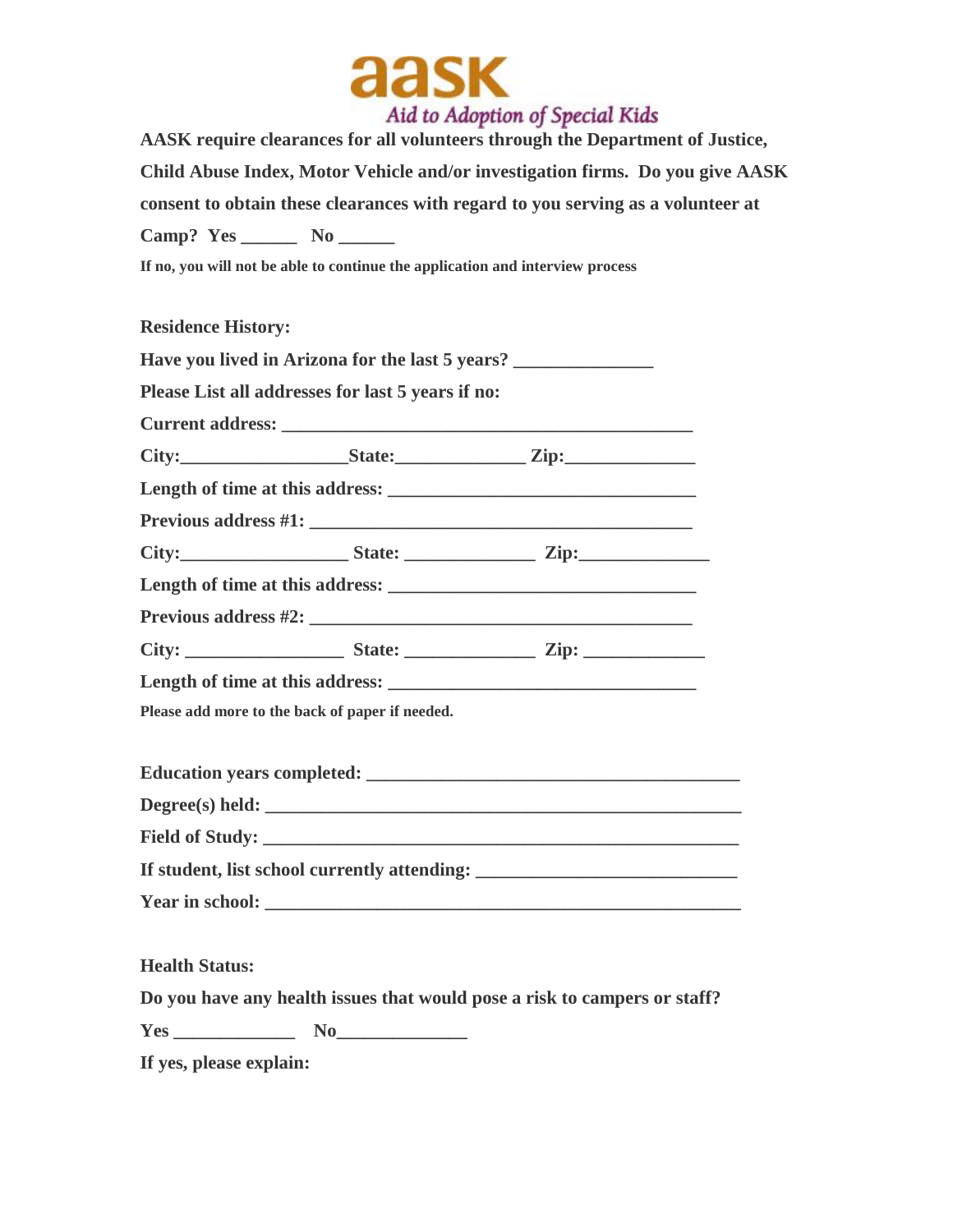

**Do you have any health issues that would prevent or limit your participation in camp activities? Yes \_\_\_\_\_\_\_\_ No \_\_\_\_\_\_\_\_\_\_ If yes, please explain.** 

**Please list all medications currently taking: (Please note that all volunteers will be asked to safe guard all medication while at camp, either with the camp nurse or through other methods to be reviewed in training. )**

**\_\_\_\_\_\_\_\_\_\_\_\_\_\_\_\_\_\_\_\_\_\_\_\_\_\_\_\_\_\_\_\_\_\_\_\_\_\_\_\_\_\_\_\_\_\_\_\_\_\_\_\_\_\_\_\_\_\_\_\_\_\_\_\_\_\_\_\_\_\_\_\_**

**\_\_\_\_\_\_\_\_\_\_\_\_\_\_\_\_\_\_\_\_\_\_\_\_\_\_\_\_\_\_\_\_\_\_\_\_\_\_\_\_\_\_\_\_\_\_\_\_\_\_\_\_\_\_\_\_\_\_\_\_\_\_\_\_\_\_\_\_\_\_\_\_**

**\_\_\_\_\_\_\_\_\_\_\_\_\_\_\_\_\_\_\_\_\_\_\_\_\_\_\_\_\_\_\_\_\_\_\_\_\_\_\_\_\_\_\_\_\_\_\_\_\_\_\_\_\_\_\_\_\_\_\_\_\_\_\_\_\_\_\_\_\_\_\_\_**

**\_\_\_\_\_\_\_\_\_\_\_\_\_\_\_\_\_\_\_\_\_\_\_\_\_\_\_\_\_\_\_\_\_\_\_\_\_\_\_\_\_\_\_\_\_\_\_\_\_\_\_\_\_\_\_\_\_\_\_\_\_\_\_\_\_\_\_\_\_\_\_\_**

| Do you hold a current CPR Certification?                    | Yes, Ex Date: | No. |
|-------------------------------------------------------------|---------------|-----|
| Do you hold a current First Aid Certification?              | Yes, Ex Date: | No. |
| Do you hold current certification to restrain youth?        | Yes, Ex Date: | No. |
| If yes for any above, please include copy of certification. |               |     |

**\_\_\_\_\_\_\_\_\_\_\_\_\_\_\_\_\_\_\_\_\_\_\_\_\_\_\_\_\_\_\_\_\_\_\_\_\_\_\_\_\_\_\_\_\_\_\_\_\_\_\_\_\_\_\_\_\_\_\_\_\_\_\_\_\_\_\_\_\_\_\_\_**

**\_\_\_\_\_\_\_\_\_\_\_\_\_\_\_\_\_\_\_\_\_\_\_\_\_\_\_\_\_\_\_\_\_\_\_\_\_\_\_\_\_\_\_\_\_\_\_\_\_\_\_\_\_\_\_\_\_\_\_\_\_\_\_\_\_\_\_\_\_\_\_\_**

**\_\_\_\_\_\_\_\_\_\_\_\_\_\_\_\_\_\_\_\_\_\_\_\_\_\_\_\_\_\_\_\_\_\_\_\_\_\_\_\_\_\_\_\_\_\_\_\_\_\_\_\_\_\_\_\_\_\_\_\_\_\_\_\_\_\_\_\_\_\_\_\_**

**\_\_\_\_\_\_\_\_\_\_\_\_\_\_\_\_\_\_\_\_\_\_\_\_\_\_\_\_\_\_\_\_\_\_\_\_\_\_\_\_\_\_\_\_\_\_\_\_\_\_\_\_\_\_\_\_\_\_\_\_\_\_\_\_\_\_\_\_\_\_\_\_**

**\_\_\_\_\_\_\_\_\_\_\_\_\_\_\_\_\_\_\_\_\_\_\_\_\_\_\_\_\_\_\_\_\_\_\_\_\_\_\_\_\_\_\_\_\_\_\_\_\_\_\_\_\_\_\_\_\_\_\_\_\_\_\_\_\_\_\_\_\_\_\_\_**

**\_\_\_\_\_\_\_\_\_\_\_\_\_\_\_\_\_\_\_\_\_\_\_\_\_\_\_\_\_\_\_\_\_\_\_\_\_\_\_\_\_\_\_\_\_\_\_\_\_\_\_\_\_\_\_\_\_\_\_\_\_\_\_\_\_\_\_\_\_\_\_\_**

**Volunteer/Wok Experience:**

**Please list past and current volunteer/work experience:**

**Please describe any experience you have with children who have been or are currently part of the Arizona Foster Care System?**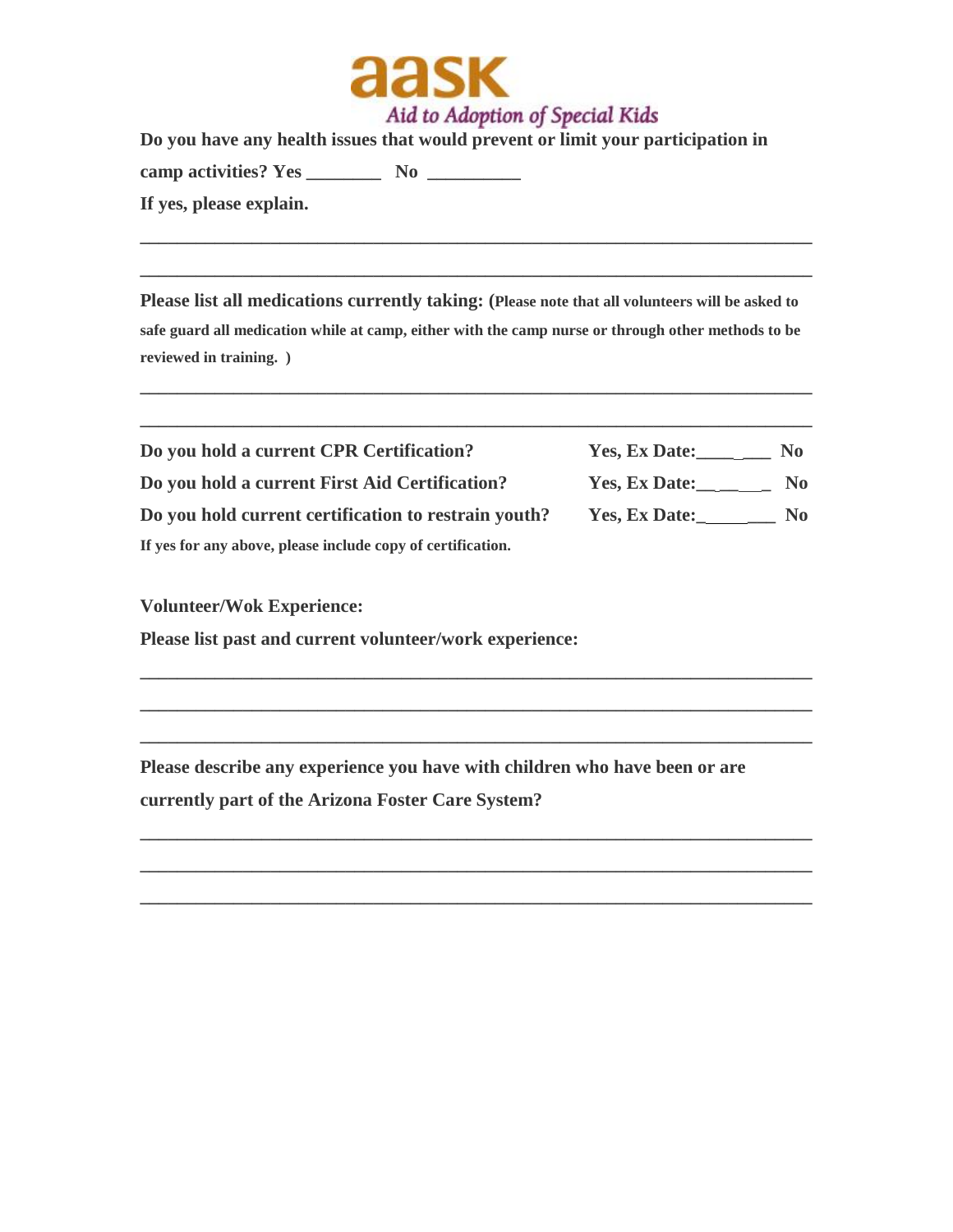

**Please include any special interest or skills you feel may be helpful for us to know or that you may want to share while at camp.** 

**\_\_\_\_\_\_\_\_\_\_\_\_\_\_\_\_\_\_\_\_\_\_\_\_\_\_\_\_\_\_\_\_\_\_\_\_\_\_\_\_\_\_\_\_\_\_\_\_\_\_\_\_\_\_\_\_\_\_\_\_\_\_\_\_\_\_\_\_\_\_\_\_**

**\_\_\_\_\_\_\_\_\_\_\_\_\_\_\_\_\_\_\_\_\_\_\_\_\_\_\_\_\_\_\_\_\_\_\_\_\_\_\_\_\_\_\_\_\_\_\_\_\_\_\_\_\_\_\_\_\_\_\_\_\_\_\_\_\_\_\_\_\_\_\_\_**

**\_\_\_\_\_\_\_\_\_\_\_\_\_\_\_\_\_\_\_\_\_\_\_\_\_\_\_\_\_\_\_\_\_\_\_\_\_\_\_\_\_\_\_\_\_\_\_\_\_\_\_\_\_\_\_\_\_\_\_\_\_\_\_\_\_\_\_\_\_\_\_\_**

**\_\_\_\_\_\_\_\_\_\_\_\_\_\_\_\_\_\_\_\_\_\_\_\_\_\_\_\_\_\_\_\_\_\_\_\_\_\_\_\_\_\_\_\_\_\_\_\_\_\_\_\_\_\_\_\_\_\_\_\_\_\_\_\_\_\_\_\_\_\_\_**

**Please provide the name and email of three references that have knowledge of your character, experience and ability to work with youth at camp. Please include only one relative.**

| Years acquainted: |  |
|-------------------|--|
|                   |  |
|                   |  |
|                   |  |
|                   |  |
|                   |  |
|                   |  |

## **Statement of Understanding**

I understand the opportunity to participate in AASK Sibling Camp is a volunteer position and therefore, I will not be compensated. I understand that I will be responsible for travel expenses to and from camp.